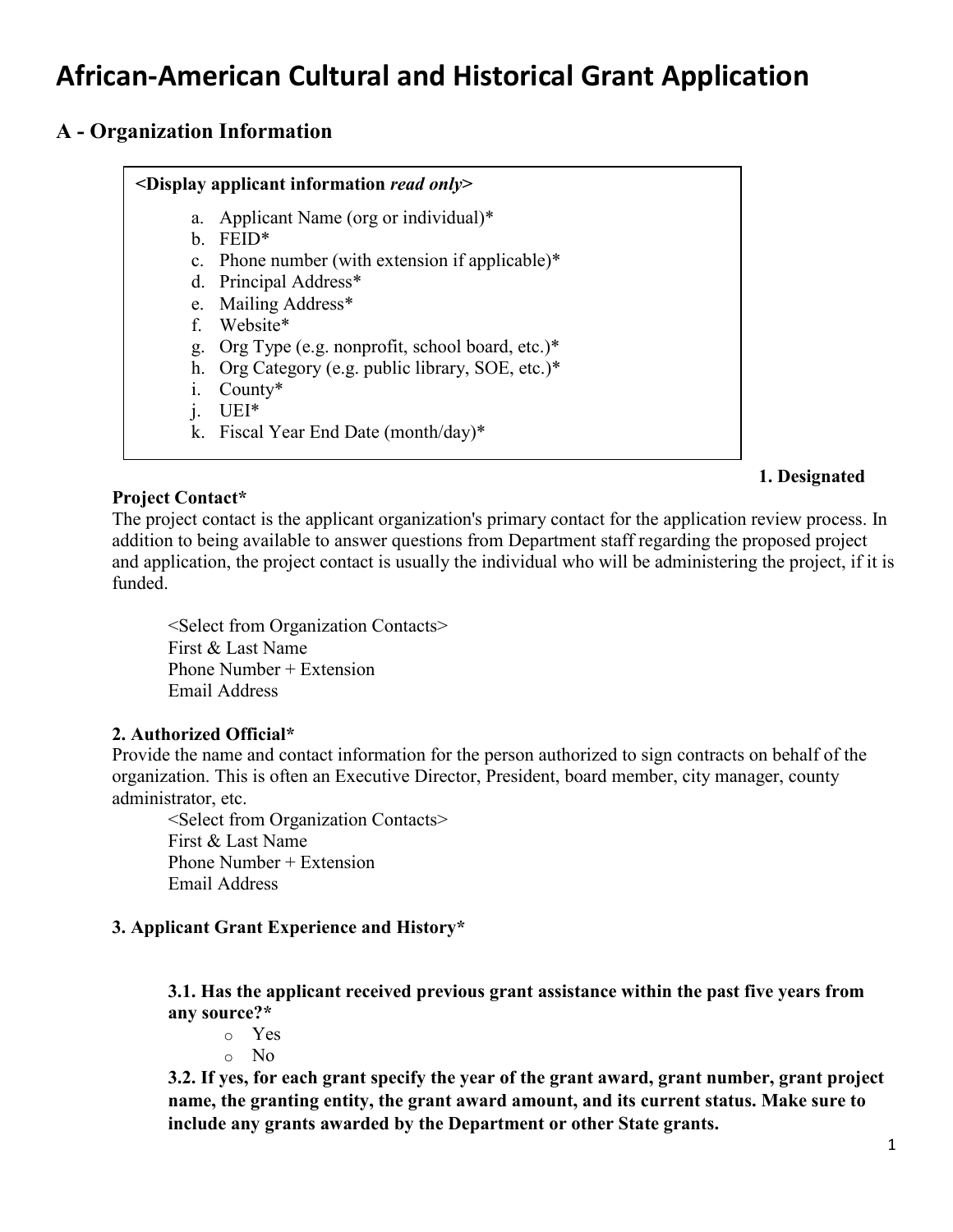| Year | No. | Grant   Grant Project   Granting   Grant  <br><b>Name</b> | Entity Amount | $\perp$<br><b>Open/Closed</b> |
|------|-----|-----------------------------------------------------------|---------------|-------------------------------|
|      |     |                                                           |               |                               |

**3.3. Has the applicant applied for additional grant assistance from other State or Federal funding sources, including from other divisions of the Department of State, for the same Scope of Work activities within the same fiscal year?\***

- o Yes
- o No

**3.4. If yes, for each application specify the grant project name, the granting entity, the grant program, the grant request amount, date of application, and its current status.**

| <b>Grant Project</b><br><b>Name</b> | <b>Granting</b><br><b>Entity</b> | <b>Grant Program</b> | Grant<br><b>Request</b><br><b>Amount</b> | Date of<br><b>Application</b> | Current<br><b>Status</b> |
|-------------------------------------|----------------------------------|----------------------|------------------------------------------|-------------------------------|--------------------------|
|                                     |                                  |                      |                                          |                               |                          |
|                                     |                                  |                      |                                          |                               |                          |
|                                     |                                  |                      |                                          |                               |                          |

## **4. Proposed Project Team\***

Please list those persons who will be directly involved with the administration of the grant should this application be successful. This should include the Project Contact listed and all other individuals who will have a role in the execution of the grant project. Please list below the individuals' names, roles for the project or titles within the applicant organization, and contact information. The curricula vitae/resumes of the proposed project team are to be uploaded in the Support Materials section of this application.

| <b>Key Project Project Role</b><br><b>Person</b> | or Title | Email | <b>Phone</b><br>Number and<br><b>Extension</b> |
|--------------------------------------------------|----------|-------|------------------------------------------------|
|--------------------------------------------------|----------|-------|------------------------------------------------|

## **5. Applicant staffing and hours\***

Select the option that best describes your organization.

- o Organization is open at least 40 hours per week and has at least one paid staff member in a management position
- o Organization has some paid staff but they are not full-time
- o Organization is open part-time and has volunteer staff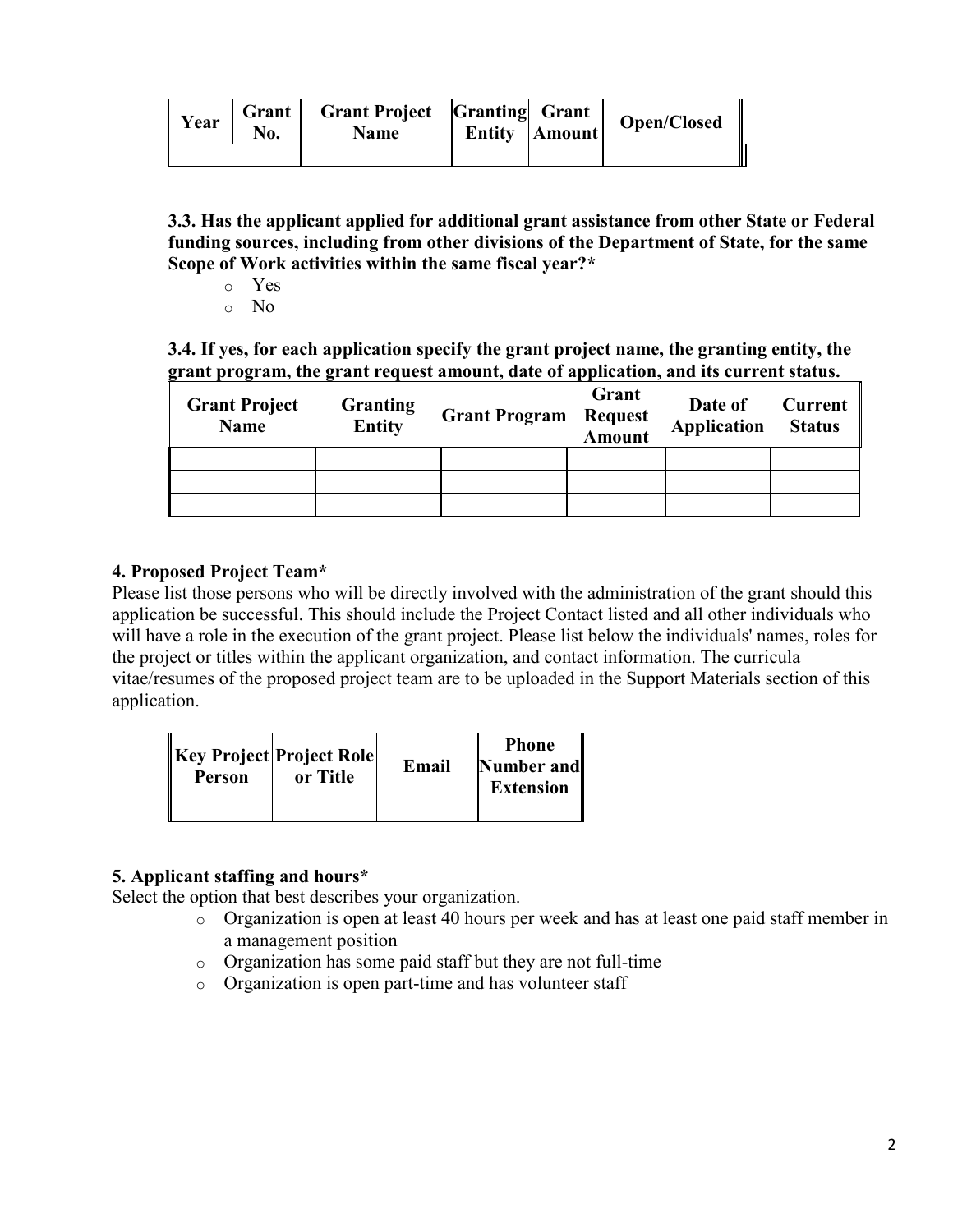## **B - Property Information**

#### **1. Project Title and Location Information\***

The title should reflect the name of the property, site, area, museum or exhibit, and the goals of the proposed project. The title should be consistent with previous applications/awards. (For example, Smith House Rehabilitation, Miami City Ballet: Renovation Phase 1, etc.)

#### **1.1. Project Title\***

 **\_\_\_\_\_\_\_\_\_\_\_\_\_\_\_\_\_\_\_\_\_\_\_\_ 1.2. Name of Property (if applicable) \_\_\_\_\_\_\_\_\_\_\_\_\_\_\_\_\_\_\_\_\_\_\_\_** 

 **\_\_\_\_\_\_\_\_\_\_\_\_\_\_\_\_\_\_\_\_\_\_\_\_** 

 **\_\_\_\_\_\_\_\_\_\_\_\_\_\_\_\_\_\_\_\_\_\_\_\_** 

 **\_\_\_\_\_\_\_\_\_\_\_\_\_\_\_\_\_\_\_\_\_\_\_\_** 

- **1.3. Street Address (primary location where the proposed project will be carried out)**
- **1.4. City (location of the proposed project)\***
- **1.5. Primary County (location of the proposed project)\***

#### **2. Historical Designation\***

Indicate the type of historical designation currently held by the property/ies that are the subject of the project, if any. For properties or sites that have been listed in the National Register or are contributing properties or sites within a National Register District, provide the date that the property, site or district was listed. Should you have questions regarding the National Register status of a property or site, contact the Division of Historical Resources' National Register Staff at 1.800.847.7278 or 850.245.6300.

#### **2.1. Type of Historical Designation\***



## **2.2. Historical Designation details.**

If applicable, provide the name of the property, site or district (as it is listed in the National Register) and the date of designation or listing.

| <b>Property Name</b> | <b>Date Designated</b> |
|----------------------|------------------------|
|                      |                        |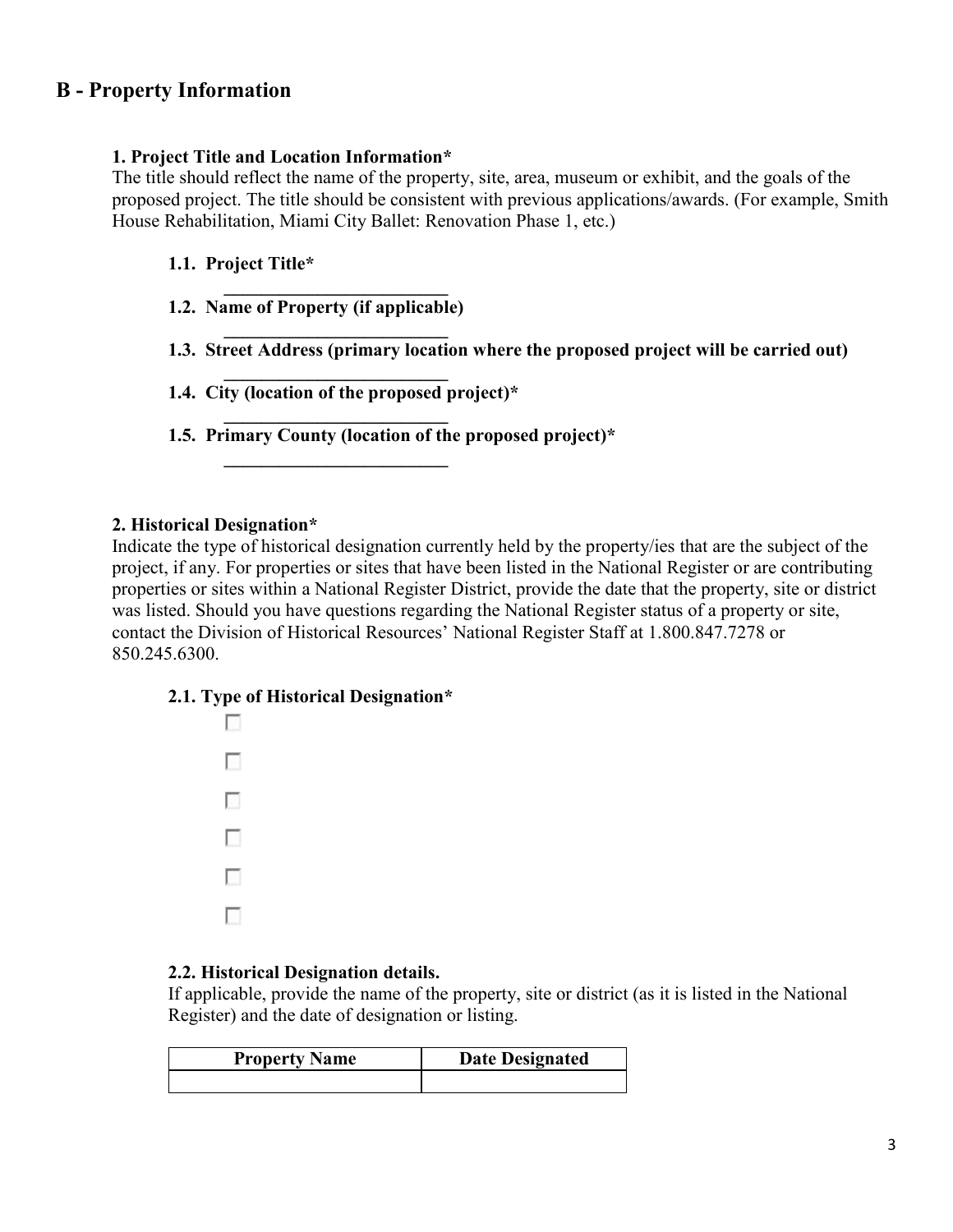## **3. Significance**

**3.1. Explain the cultural or historic significance of the property, site or resource(s) that is the subject of the proposed project (Maximum characters 1500).\*** 

**3.2. For Historic Property/ies, enter the Florida Master Site File (FMSF) Number (ex. 8ES1234). For Multiple site forms, just separate with a semicolon (;). If no FMSF form exists, applicants may be required to complete one as part of the requirements in a grant award agreement.**

**3.3. Indicate Year of the Original Construction (enter Year only)\***

**\_\_\_\_\_\_\_\_\_\_\_\_\_\_\_\_\_\_\_\_\_\_\_\_**

**\_\_\_\_\_\_\_\_\_\_\_\_\_\_\_\_\_\_\_\_\_\_\_\_**

**3.4. For Historic Property, Provide Date(s) and Description of Major Alterations (Maximum characters 300)**

**3.5. Indicate Current Use of Property and Proposed Use (Maximum characters 300)\***

## **C. - Project Specifics**

#### **1. Scope of Work (Maximum characters 5000)\***

In the space provided below, briefly describe the scope of work for the project for which funding is requested. List the work items that will be completed during the grant period using the funds requested and the required match.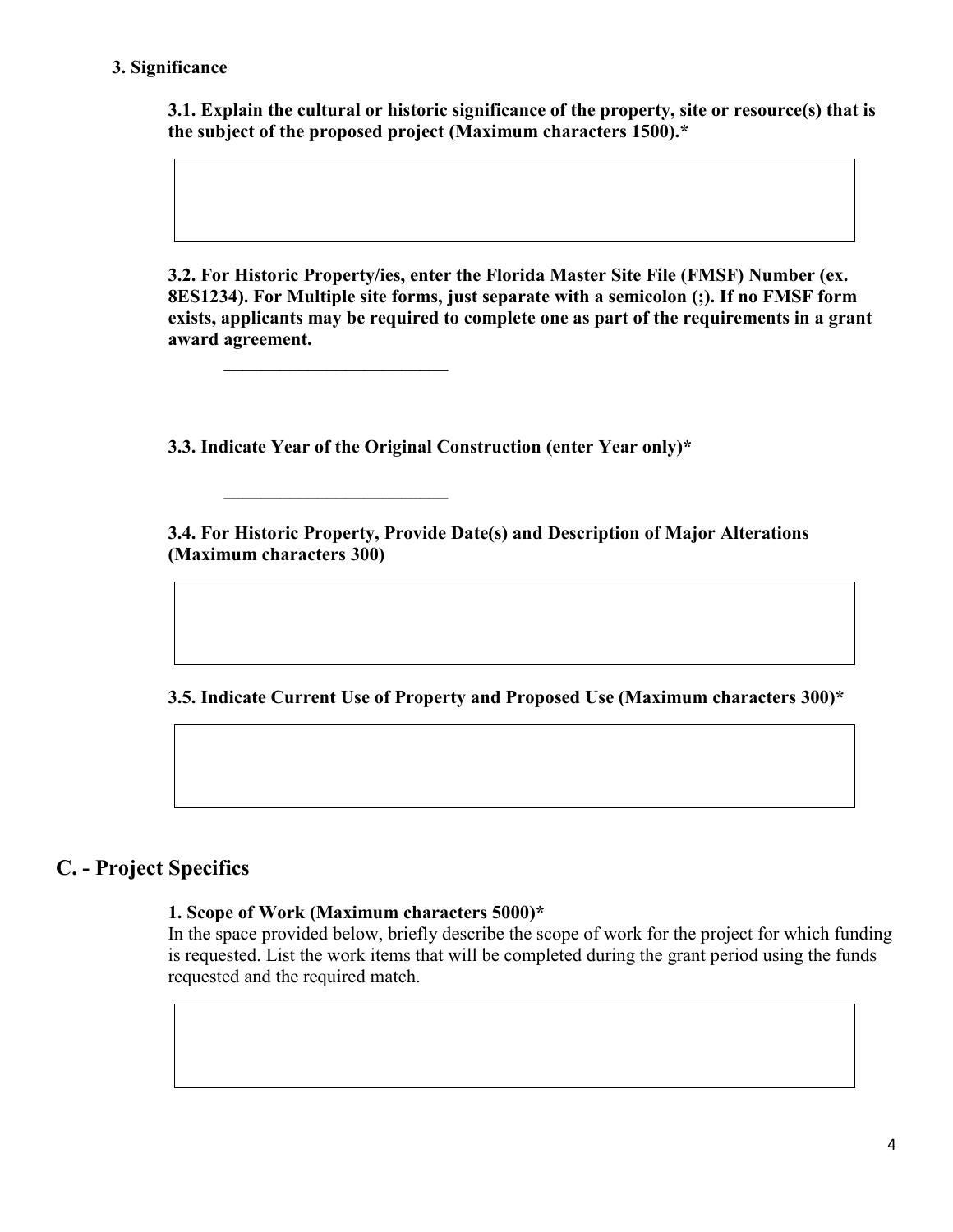African-American Cultural and Historical Grants fund Fixed Capital Outlay projects at facilities in Florida that highlight the contributions, culture, or history of African-Americans. Priority shall be given to projects that:

- Encourage the design or construction of a new facility or the renovation of an existing facility in an area with great cultural significance in which no facility exists;
- Enhance the beauty or aesthetic value of facilities named for significant African-Americans; or
- Restore facilities on the National Register of Historic Places

**\_\_\_\_\_\_\_\_\_\_\_\_\_\_\_\_\_\_\_\_\_\_\_\_**

## **2. Tentative Project Timeline (remember this is a 24 month grant period)\***

Please specify the start and end month and year below; indicate all major elements of the project for which funding assistance is requested, the anticipated time required to complete each element, and the planned sequence of these activities. Grants, if awarded, will begin July 1 of the year funds are appropriated. **Projects should be completed within 24 months.**

| <b>Work Item</b> | <b>Starting Date</b> | <b>Ending Date</b> |
|------------------|----------------------|--------------------|
|                  |                      |                    |

**3. Provide the estimated total square footage of the structure (the house or building, for example):** \*

**4. Provide measurable quantities for each work item listed in the Scope of Work (square footage, linear footage, unit counts, etc.):\***

For example: square footage of floors to be refinished or walls to be repainted, linear footage of trim to be replaced, etc. If an element is not measurable in square feet, provide quantities (example: replace 15 door knobs):

## **5. Will you be hiring or contracting with professional architectural or engineering services to assist with the project work?\***

NOTE: Professional architectural and engineering services are REQUIRED if the Scope of Work includes structural work, code-required upgrades, occupancy classification change (such as from residential to museum) and work that affects life safety (fire protection and egress).

- o Yes
- o No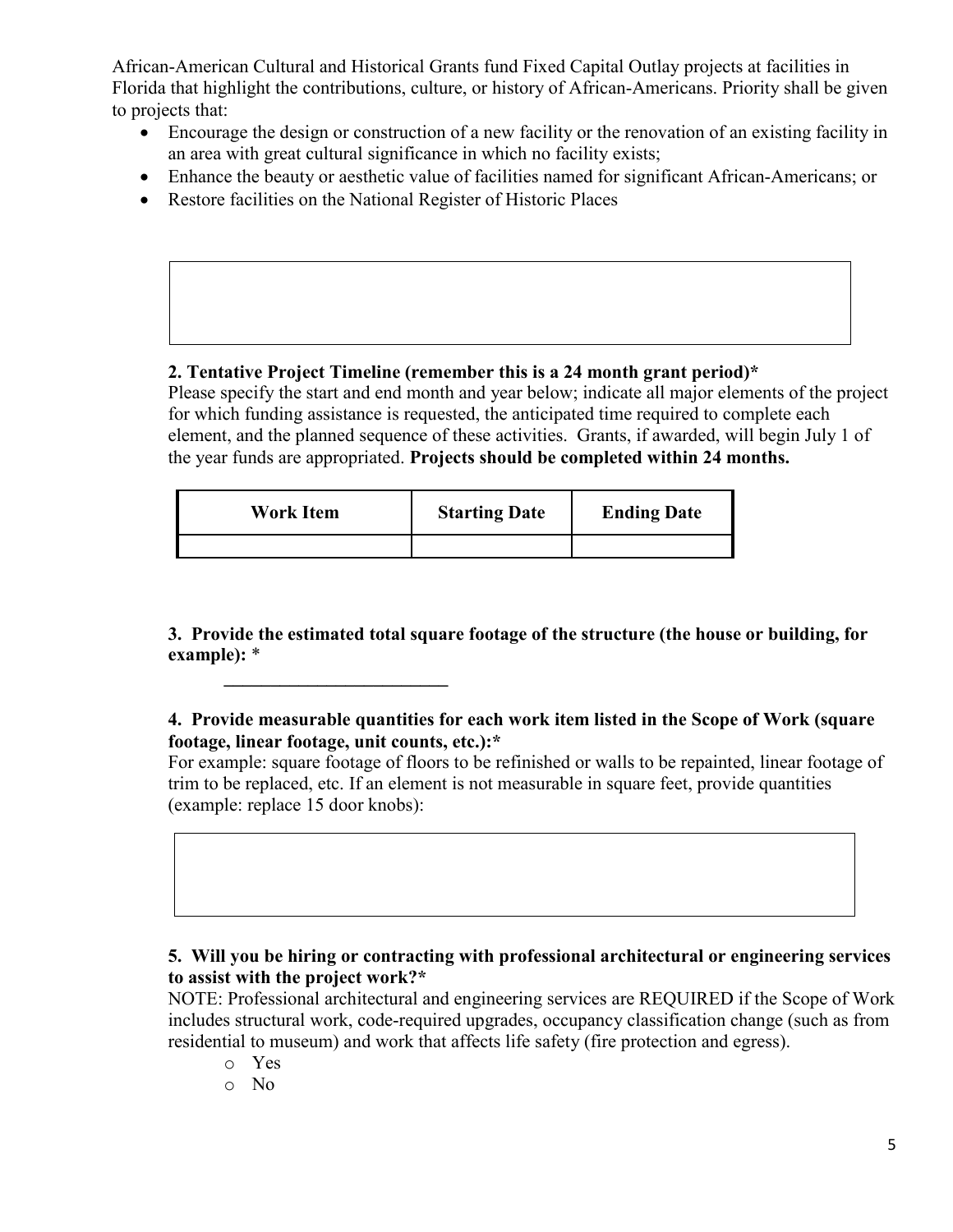**7. Does the proposed project entail a partnership with any other local entity?\***

- o Yes
- o No

**7.1. If yes, describe their participation to date and anticipated further participation in this project.** 

## **8. Demonstrated Need (Maximum characters 1500)\***

Discuss the demonstrated need for the proposed project or activity, as it relates to the contributions, culture, or history of African-Americans, including any immediate threats to the property/ies, historic resources, or materials that are the subject of the proposed project. Documentation material, such as newspaper articles, are to be uploaded in the Support Materials section of this application.

## **D. – Budget and Match**

## **1. Project Budget and Match\***

## **1.1 Grant Funds and Match\***

List your work items and associated estimated expenses and how they will be paid (from match, the grant or both). Only include expenses that are specifically related to the project.

AACH grants require a cash match of 50% of funds requested above \$500,000. For example: if the request amount is \$1,000,000, the match amount is \$250,000. This would be 50% of the \$500,000 that is above the first \$500,000 for a total project budget of \$1,250,000. There is no match requirement for grant funding requests up to \$500,000.

Round amounts to the nearest dollar. Rows must have a value in Grant Funds or Cash Match. If both columns are 0 or blank, the row will not be saved.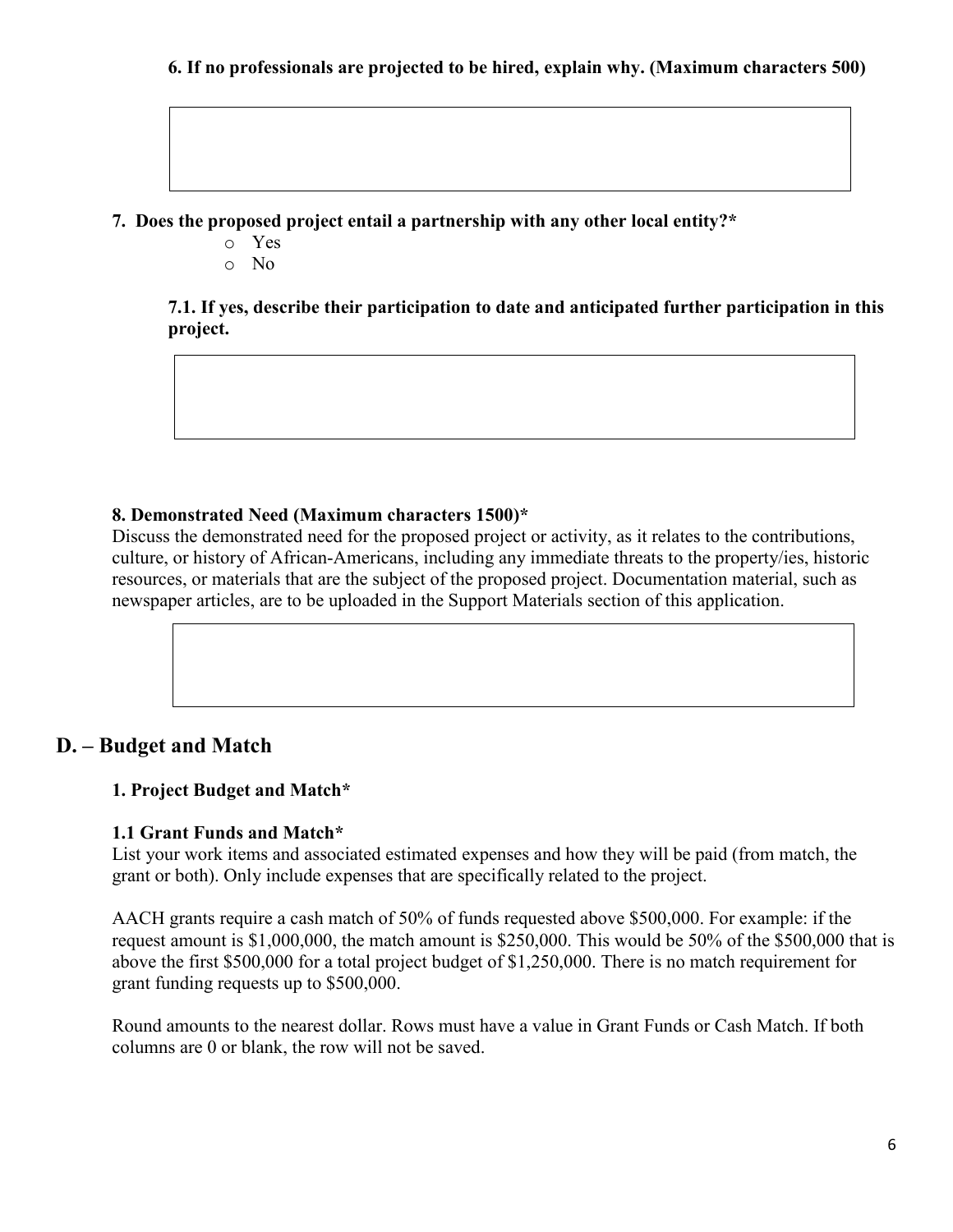The amount of grant funds requested in this application will be the total in the "Grant Funds" column. The total amount of the "Cash Match" column must equal or exceed 50% of the funds requested above \$500,000. ALL matching funds must be cash-on-hand.

| # | Work Item | <b>Grant Funds</b> | Cash Match | Total  |
|---|-----------|--------------------|------------|--------|
|   |           |                    |            |        |
|   | Totals:   | \$0.00             | \$0.00     | \$0.00 |

**Grant Funds Requested:** \_\_\_\_\_\_\_\_\_\_\_\_\_\_ **Cash Match Amount: \_\_\_\_\_\_\_\_\_\_\_\_\_\_ Total Project Budget: \_\_\_\_\_\_\_\_\_\_\_\_\_**

## **1.2. Additional Budget Information/Clarification**

Use this space to provide additional detail or information about the proposal budget as needed. For example, where the relationship between items in the budget and the objectives of the proposed project may not be obvious, provide clarification regarding the necessity for or contribution of those work items to the successful completion of the project.

## **2. Completed Project Activities.**

Provide a summary of the project-related activities completed at the time of application submittal. Such activities may include architectural studies or plans or planning activities. Should they have already been completed, your printed architectural project schematics or construction documents and design schematics must be uploaded in the Support Materials section of this application. You cannot be reimbursed for any work that is completed before the grant period begins.

| <b>Activity Description</b> | Date<br>Completed | <b>Cost/Value</b> |
|-----------------------------|-------------------|-------------------|
|                             |                   |                   |

## **3. Operating Forecast (Maximum characters 500)\***

Describe source(s) of funding for necessary maintenance, program support and/or additional expenses warranted to sustain the proposed project after the grant period.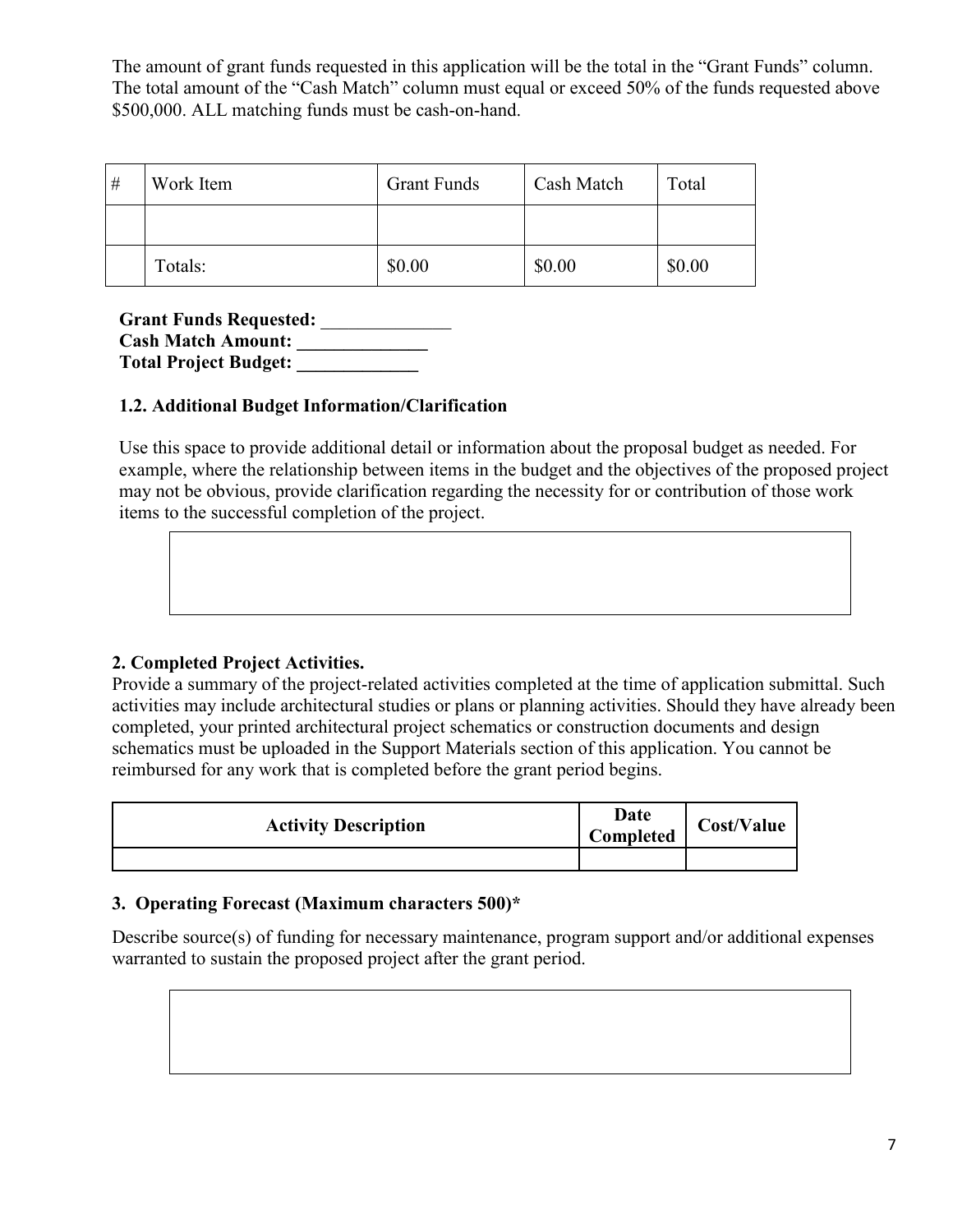## **E – Ownership Information**

## **1. Property Ownership.\***

Enter name of the Property Owner and choose the appropriate owner type. If applicant is not the owner of the property, the applicant must secure Property Owner concurrence. The applicant shall provide a letter from the Property Owner that documents that the applicant has the permission of the Property Owner of record to conduct the proposed project on the owner's property and that the Property Owner is in concurrence with this application for grant funding. This letter shall be uploaded in the Support Materials section of this application. If the property for which grant funding is requested is leased by the Applicant Organization, the lease agreement must be dated, signed and submitted at the time of the application submission, with the required Owner Concurrence Letter attachment to the application.

## **1.1. Does your organization own the property?\***

- o Yes
- o No

## **1.2. Property Owner\***

## **1.3. Type of Ownership\***

o Non-profit Organization

 **\_\_\_\_\_\_\_\_\_\_\_\_\_\_\_\_\_\_\_\_\_\_\_\_** 

- o Private Individual or For-Profit Entity Note: Properties owned by private individuals or for-profit entities are not eligible for grant funding.
- o State or Local Governmental Agency
- o Federal Governmental Agency

#### **1.4. Is the property within a Qualified Census Tract?\* (available at [https://www.huduser.gov/portal/datasets/qct.html\)](https://www.huduser.gov/portal/datasets/qct.html)**

- o Yes
- o No

## **F –Protection and Impact**

## **1. Local Protection\***

Indicate the level(s) of local protection currently afforded the project property or site and upload a copy of the local protection documents in the Support Materials section of this application.

## **1.1. Local Protection Level(s)\***

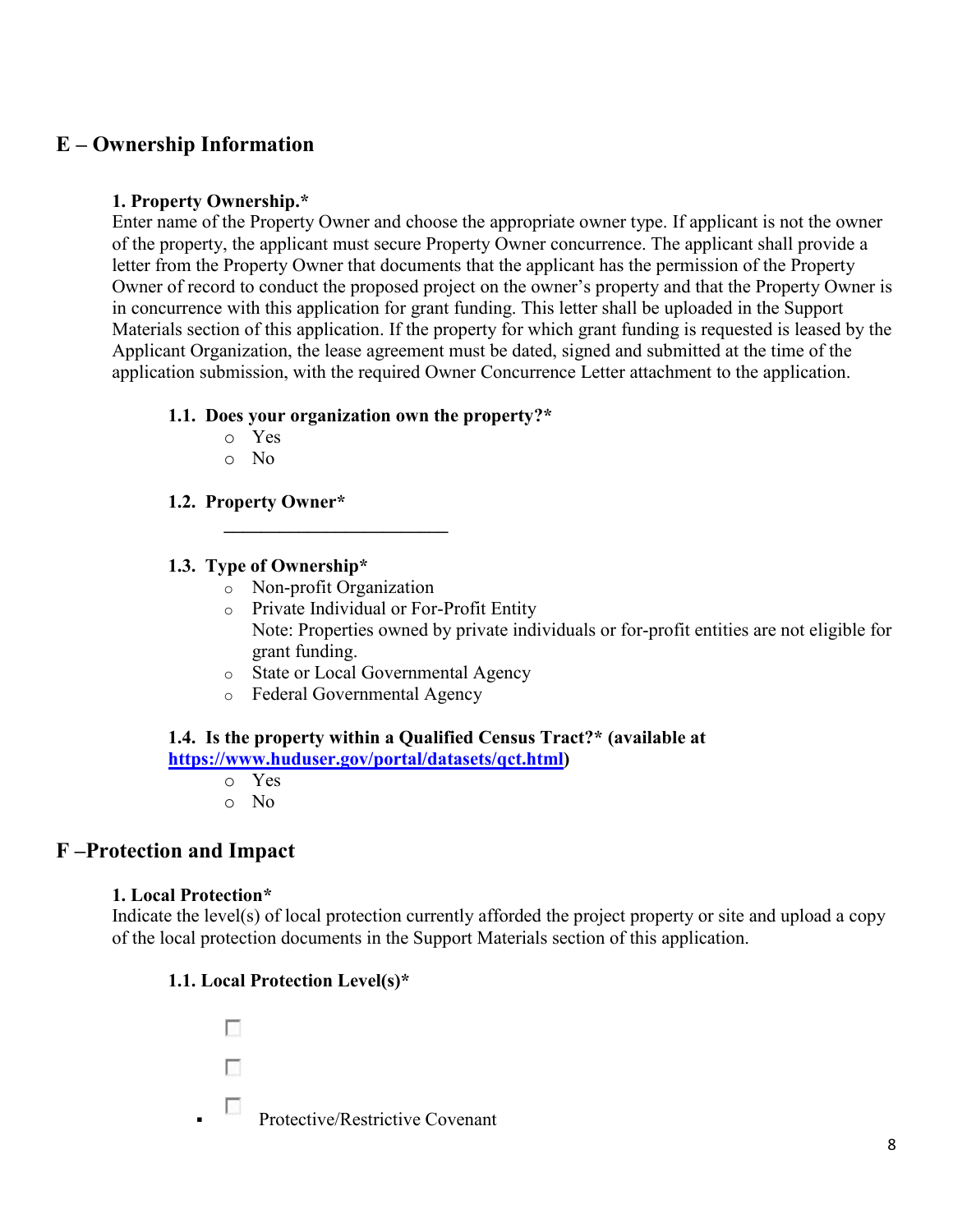Maintenance Agreement/Long Term Lease n п

 **\_\_\_\_\_\_\_\_\_\_\_\_\_\_\_\_\_\_\_\_\_\_\_\_** 

## **2. Annual Visitation\***

**2.1. What is the estimated or anticipated Annual Visitation for the project property or site?\***

**2.2. What is the basis of these estimates? (Maximum characters 200)\***

## **3. Economic Impact\***

**3.1 Negative Economic Impact of COVID-19/Exacerbation of Pre-Existing Disparities and Anticipated Economic Impact of Project (Maximum characters 3000)\*** 

Explain the negative economic impact of COVID-19 on your organization, the exacerbation of pre-existing disparities and/or any delays it caused the project. Explain the direct economic impact this project will have on addressing the negative economic impact of COVID-19 and/or the pre-existing disparities for your organization and the surrounding community. Include any information regarding number of jobs it will provide, if known.

- **3.2. Was this a planned expansion or upgrade that was delayed due to the pandemic?\*** 
	- o Yes
	- o No

## **4. Educational and Public Impact**

## **4.1. Educational Benefits and Public Awareness (Maximum characters 1500)\***

Explain how the proposed project will educate the public on issues related to the contributions, culture, or history of African-Americans in Florida.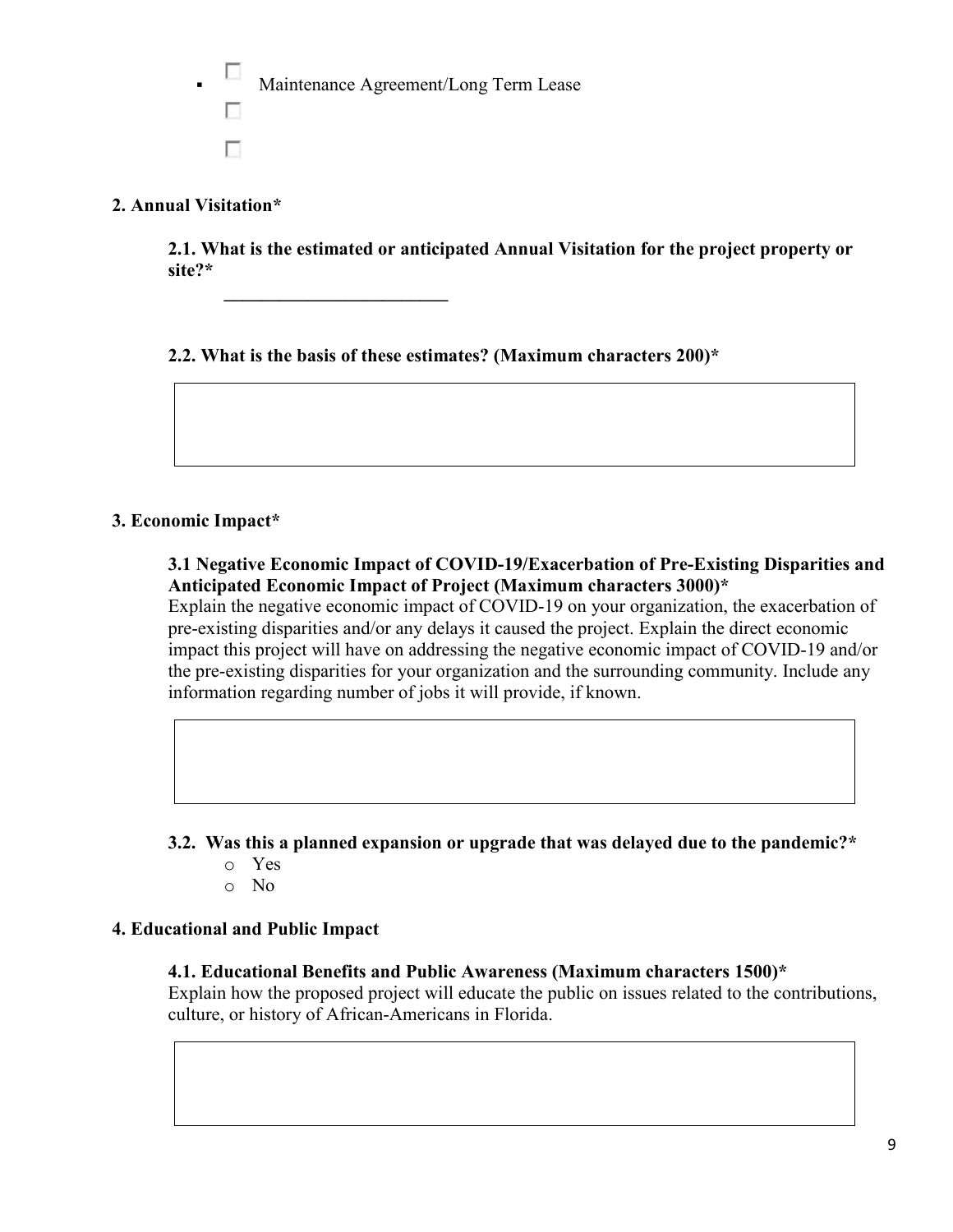## **4.2. Building Stronger Communities/Addressing Educational Disparities/Promoting Healthy Childhood Environments (Maximum characters 3000)\***

Explain how the proposed project will build stronger communities through investments in neighborhoods, address educational disparities and/or promote healthy childhood environments.

## **G –Support Materials**

## **1. Non-Profit Status\***

Choose file: Upload file

## **2. Substitute W-9 Form (available at DFS website https://flvendor.myfloridacfo.com)\***

Choose file: Upload file

## **3. Documentation of Confirmed Match\***

Consult the program Guidelines for suitable documentation evidencing match [\(http://dos.myflorida.com/aach\)](http://dos.myflorida.com/aach)

Choose file: Upload file

## 4. **Letters of Support\***

Choose file: Upload file

## **5. Photographs\***

Photographs are used to further inform Panelists and should relate to the proposed project, depicting the associated property, site, or resources in its current state. Historical images are also welcome.

Choose file: Upload file

## **6. Representative Image\***

Upload a single representative image of the property or project to be used in the application review meeting that conveys the theme or purpose of the proposed project. For projects directed at historic properties or sites, this should be a recent image of the front of the building or site.

Choose file: Upload file

## **7. Proposed Project Team Supporting Documentation\***

Provide curricula vitae/resumes of the proposed project team as listed in Section A.4 of the application**.** 

Choose file: Upload file

## **8. Architectural Drawings/Design Documents (if available)**

If completed, the Applicant Organization shall provide architectural project schematics, construction documents, or conditions reports.

Choose file: The Choose of the Upload file

## **9. Arts and Cultural Mission and Programming (if applicable)**

Provide materials such as a season program, box office statement, educational programs that document percentage of arts and cultural programming of facility (If project is for a NEW space without previous programing, provide programming examples)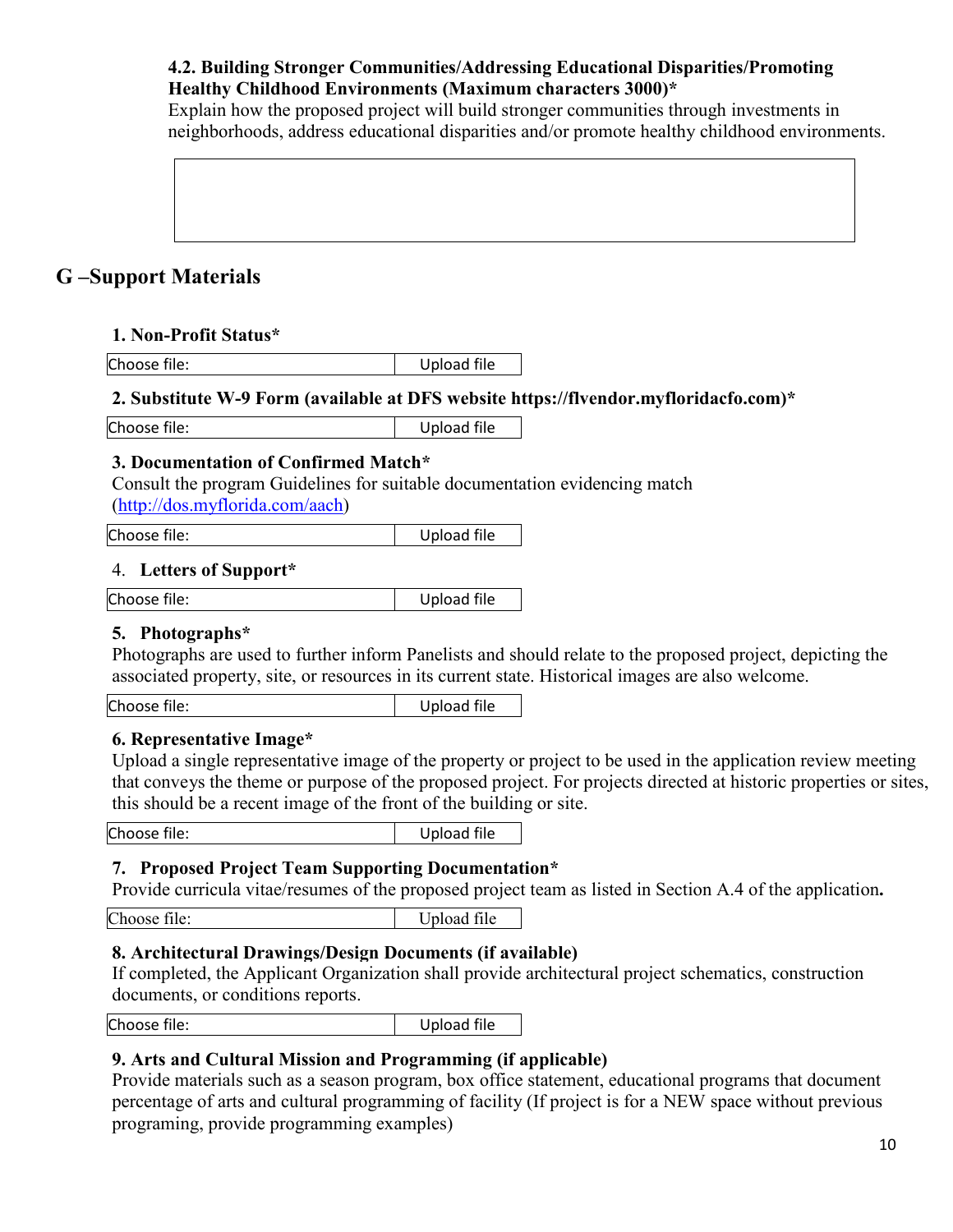| Choose file: | Upload file |
|--------------|-------------|
|--------------|-------------|

#### **10. Demonstrated Need\***

Provide documentation materials, such as newspaper articles, that demonstrate need for the proposed project or activity, as it relates to the contributions, culture, or history of African-Americans, including any immediate threats to the property/ies, historic resources, or materials that are the subject of the proposed project.

Choose file: Upload file

#### **11. Owner Concurrence Letter\***

Provide a letter that documents that the applicant has the permission of the owner of record (if the Property Owner is not the applicant) to conduct the proposed project on the owner's property and that the owner is in concurrence with this application for grant funding. If the property for which grant funding is requested is leased by the Applicant Organization, the lease agreement must be dated, signed and submitted at the time of the application submission, with the required Owner Concurrence Letter. Note that, the owner must be a Non-profit Organization or agency of government.

Choose file: Upload file

## **12. Local Protection (if applicable)**

Provide copies of any documents that provide local protection of the project site as identified in question F.1.1.

Choose file: Upload file

## **13. Federal Assurances for Construction Programs Form\***

Provide a completed copy of the Federal SF424D Assurances for Construction Programs form, which can be obtained at the Grants.Gov website [https://www.grants.gov/forms/sf-424-family.html.](https://www.grants.gov/forms/sf-424-family.html)

Choose file: Upload file

## **14. Optional Materials**

Applicants may attach materials not specifically requested that support the application. Examples may include copies of National Register nominations, conditions assessments, newspaper articles or other documents that reflect the significance of the resource, highlight its historic characteristics, its public use, COVID impact documentation and so on.

**Title**

#### **File**

To add a support material enter a title and optional description. Then select a file and click the Upload File button.

| Choose file:<br>Upload file |
|-----------------------------|
|-----------------------------|

**\_\_\_\_\_\_\_\_\_\_\_\_\_\_\_\_\_\_\_\_\_\_\_\_**

**\_\_\_\_\_\_\_\_\_\_\_\_\_\_\_\_\_\_\_\_\_\_\_\_**

## **Description (optional)**

Additional details about the support materials that may be helpful to staff or panelists.

## **H –Review and Submit**

**1. Review and Submit\***